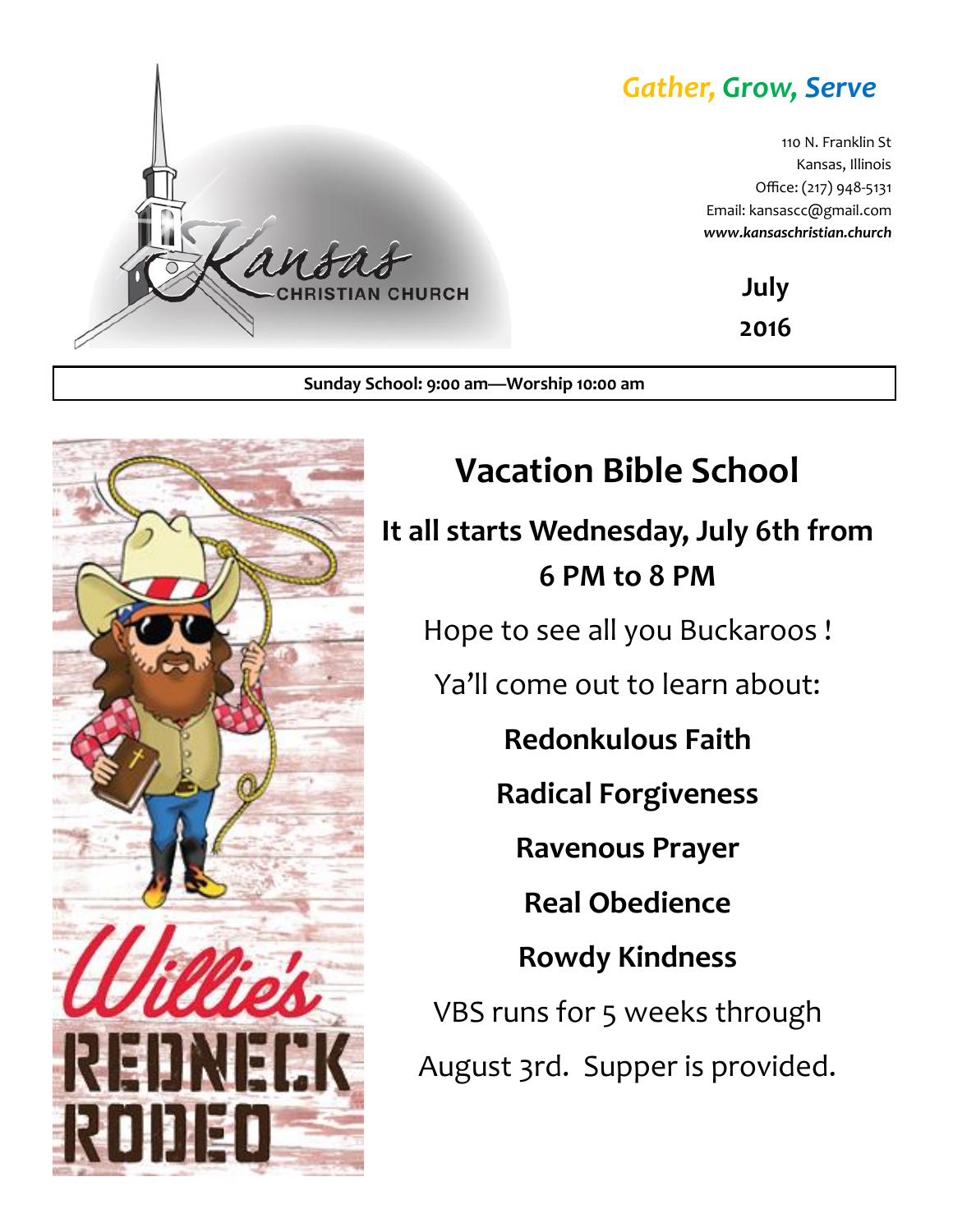

# Bret's Daily Grind

If you were lost at sea, what would you need to survive? I don't know about you, but my thoughts first turn to fresh water and food. While those would be necessary to survive, how long would they last? Ultimate survival means finding your way to the safety of home.

On April 17, 1942, the merchant marine ship SS Alcoa Guide was making its way through the Atlantic, 300 miles off the coast of North Carolina. Suddenly a German submarine surfaced and opened fire on the unarmed ship. The damage capsized the ship leaving thirty-one survivors on lifeboats trying to make their way home.

In a situation like that the smallest things suddenly become important. Three hundred miles out to sea is too far out to see land. Which direction are you going to row your life

boats? Which direction will take you to shelter, safety and ultimately home.

I think this is the question the Church has been trying to answer in society. The tides and currents are pulling us in a lot of different directions. How does the church remain on course? How do we know we're going the right direction?



The lifeboats on the Alcoa Guide were each equipped with a small compass. Actually, they were pretty cheap compasses, but, being compasses, they constantly pointed the right direction and the boats were able to continue on course. Two days later the survivors were picked up by the USS Broome and landed in Morehead City, North Carolina. They were saved because they trusted their compasses.

In **Psalm 119:105** we're told, *"Your word is a lamp to my feet and a light to my path."* The word of God is compared with a light to illuminate a dark and dangerous path there, but we might equally see it as a compass to point us in the right direction. As we follow the word of God—like a compass or a lamp—we can trust it to guide us to our destination—it will see us home.

Through the months of July and August at Kansas Christian Church we're going to be looking at the Book of Revelation and the seven churches John originally revealed his visions to. While Revelation might excite us—or confuse us—the first thing it did was fill those seven churches with hope, encouragement, warnings and directions. We can learn a lot from what John taught them.

And we can see the direction God's word calls us to follow. In a world of chaos and change the word of God remains constant—pointing us in direction to home.

All we have to do is keep rowing.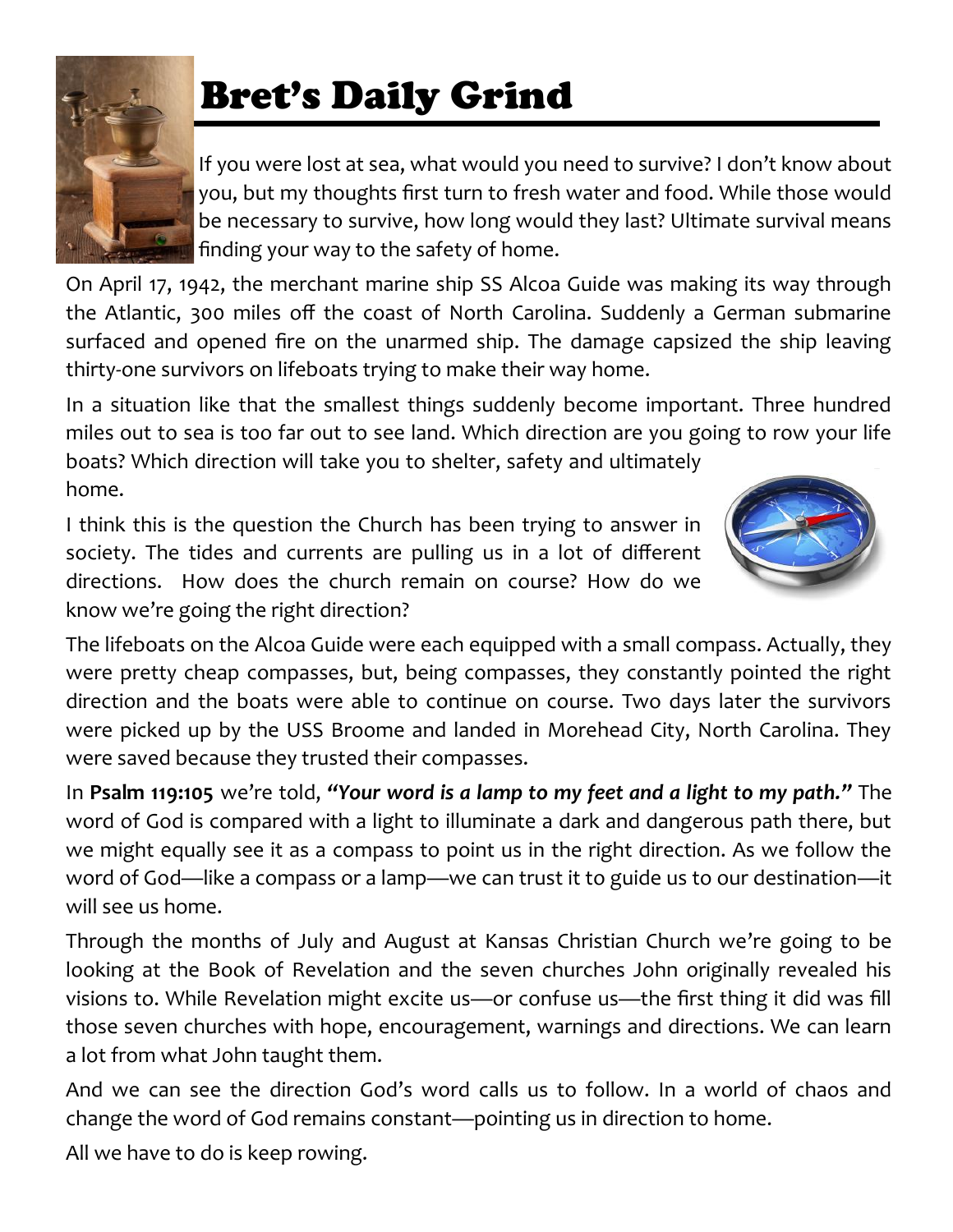